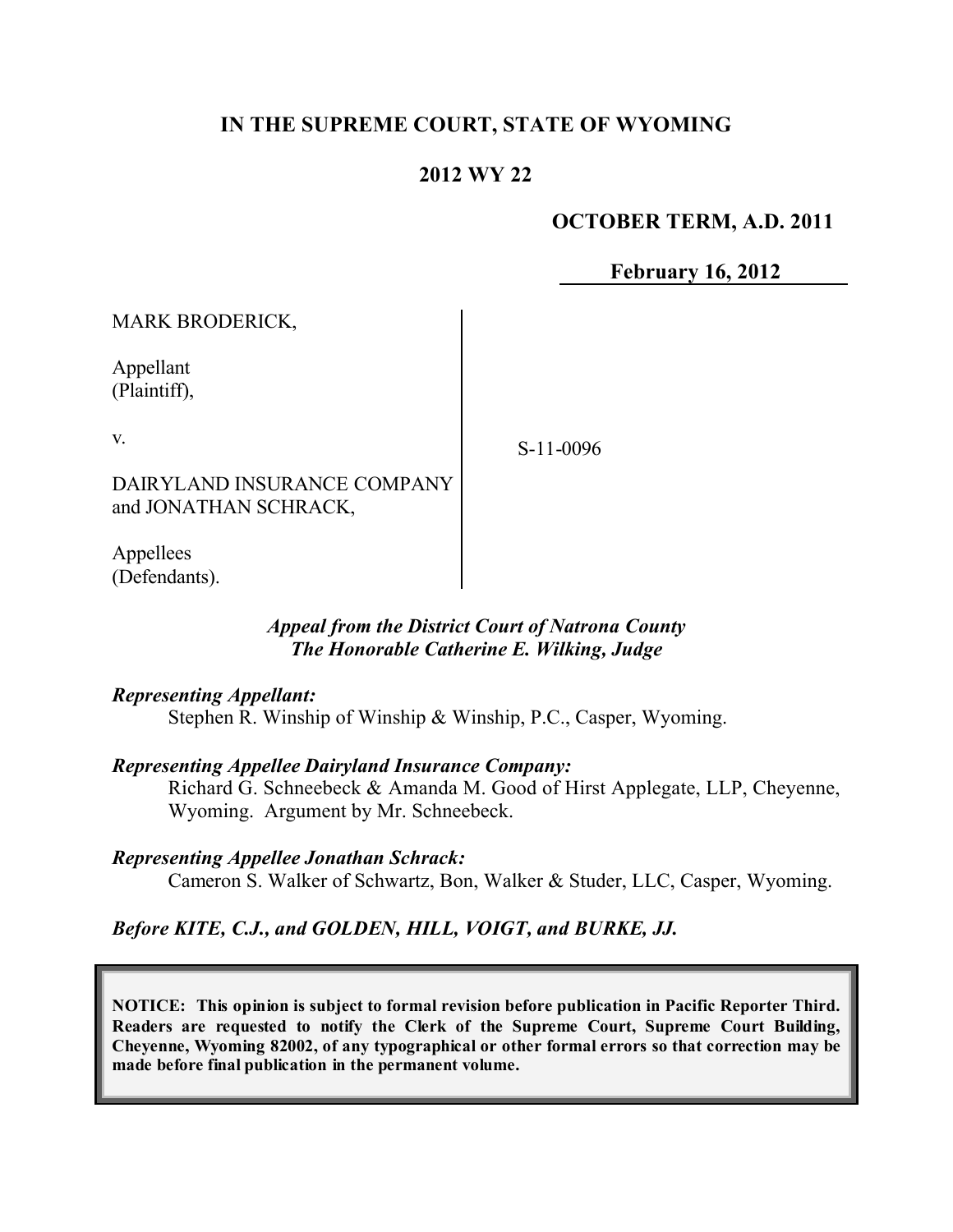## **VOIGT, Justice.**

[¶1] The appellant was physically injured as a result of an accident caused by an underinsured motorist. Prior to the accident, the appellant purchased a Dairyland Insurance Company (Dairyland) policy through his insurance agent, Jonathan Schrack (Schrack). Although the appellant requested "full coverage," the policy did not include underinsured motorist coverage. When the other driver's insurance did not fully cover the appellant's damages, the appellant sued Dairyland and Schrack, raising numerous theories as to why he should recover under the Dairyland policy. The district court granted Dairyland's and Schrack's motions for summary judgment. We affirm.

## **ISSUES**

[¶2] Did the district court properly grant summary judgment in favor of Dairyland and Schrack?

# **FACTS**

[¶3] In May 2008, the appellant and his wife met with Schrack to purchase insurance for the appellant's motorcycle. Schrack served as an agent for Dairyland and other insurers. The appellant purchased a Dairyland policy that included liability coverage and uninsured motorist coverage, both with limits of \$100,000 per person, and \$300,000 per accident, but did not include underinsured motorist coverage. The policy defines an uninsured motor vehicle as follows:

> An uninsured motor vehicle is a motor vehicle for which there is no bodily injury policy or liability bond available at the time of the motor vehicle accident with at least the minimum limits required by the financial responsibility law of the state in which your motorcycle is principally garaged.

> An uninsured motor vehicle also includes a motor vehicle which has insurance available at the time of the motor vehicle accident but the company writing it becomes insolvent or denies coverage.

> An uninsured motor vehicle is a hit-and-run motor vehicle that strikes you, or a motor vehicle you are occupying, if neither the driver nor the owner can be identified.<sup>[1]</sup>

l <sup>1</sup> The policy thus defines an "uninsured motorist" as a driver who does not have the minimum amount of liability coverage required by law. The term is sometimes, however, defined as a "driver who has no liability insurance." *Black's Law Dictionary* 1671 (9th ed. 2009). This distinction makes no difference in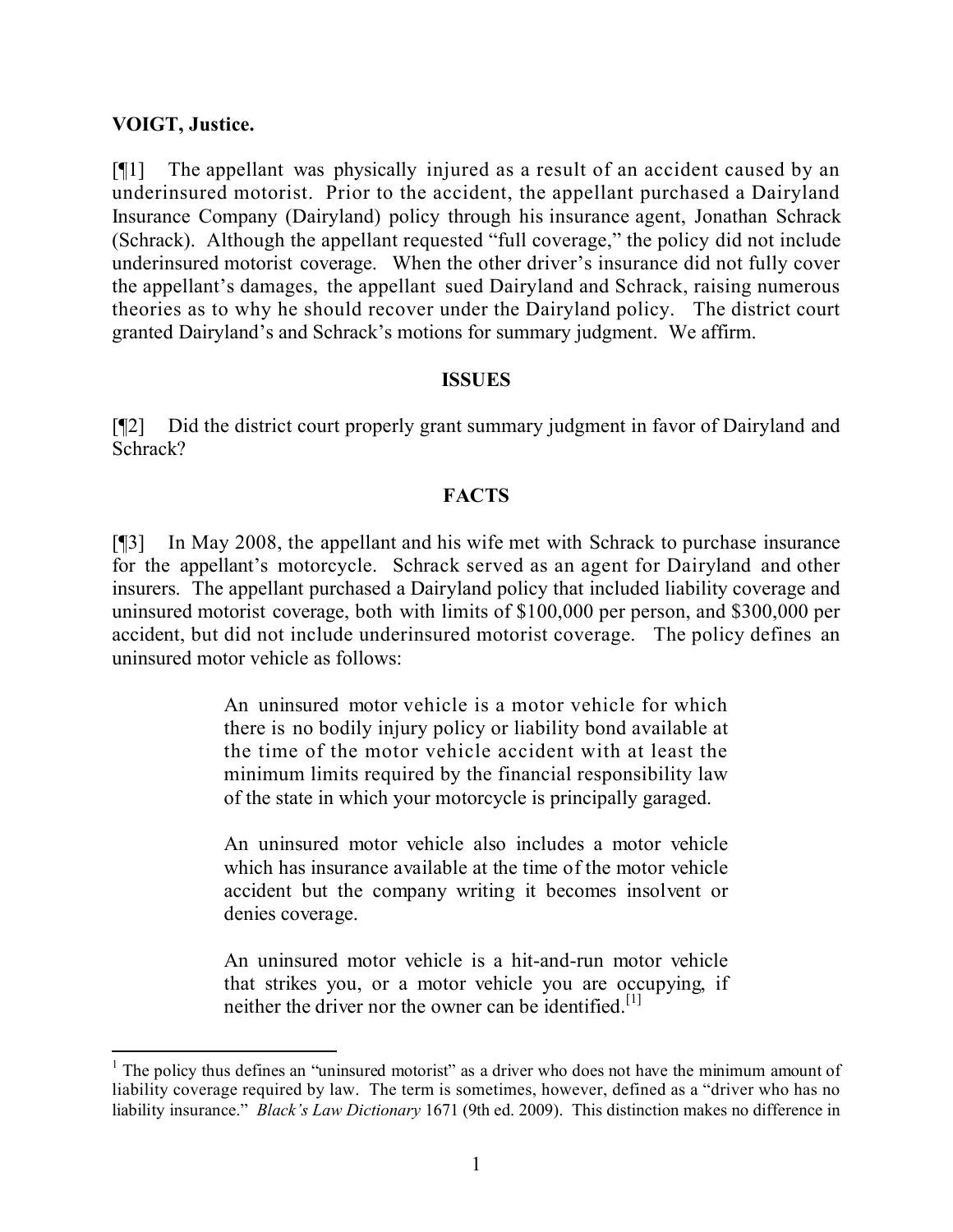Neither the Supplemental Declarations Page of the appellant's policy nor the body of the policy itself made any mention of underinsured motorist coverage. All parties acknowledge that neither the appellant nor his wife read the policy.

[¶4] On July 11, 2008, the appellant was riding his motorcycle when another motorist ran a stop sign and collided with him, causing the appellant serious injury. At the time of the accident the other motorist had the minimum bodily injury insurance required under Wyoming law (\$25,000 per person, \$50,000 per accident). *See* Wyo. Stat. Ann. § 31-9- 405(b)(ii) (LexisNexis 2011). With Dairyland's consent, the appellant settled with the other motorist's insurer for \$25,000. The appellant's medical bills and lost wages exceeded that amount, however, and the following year he sought \$75,000 from Dairyland, which amount represented his Dairyland policy limit less the amount received from the other motorist's insurer.

[¶5] After investigating the matter, Dairyland filed a declaratory judgment action in federal district court seeking a determination that it was not required to pay the appellant under the terms of the policy. The action in state district court commenced following the federal court's dismissal of Dairyland's lawsuit. Subsequently, Dairyland and Schrack filed separate motions for summary judgment. Following a hearing on the motions, the district court granted Dairyland's motion, finding that the uninsured motorist statutes, Wyo. Stat. Ann.  $\S$ § 31-10-101 and 31-10-102 (LexisNexis 2011), are not ambiguous and do not require underinsured motorist coverage, that the policy sold to the appellant was not ambiguous and did not include underinsured motorist coverage, that reformation of the contract was not appropriate because there was no mutual mistake, that application of the promissory estoppel doctrine was not appropriate because there was no evidence to establish the "existence of a clear and definite promise between Dairyland and the [appellant]" or reasonable reliance on the part of the appellant, and that the doctrine of reasonable expectations was inapplicable because the policy was unambiguous in not including underinsured motorist coverage. The district court also granted Schrack's motion, finding that the appellant did not have a viable claim under the Wyoming Consumer Protection Act because of the failure to give statutory notice to Schrack, that promissory estoppel could not be applied because there can be no reasonable expectation of coverage where the appellant did not read the contract, and that the appellant could not rely upon Schrack's apparent authority to bind Dairyland where the policy clearly provided to the contrary. This appeal followed.

l

the present case because the driver who caused the accident with the appellant met neither definition. An "underinsured motorist," by contrast, is a "driver [who] does not have enough liability insurance to cover the damage." *Id.* at 1665. The driver who caused the accident did meet that definition.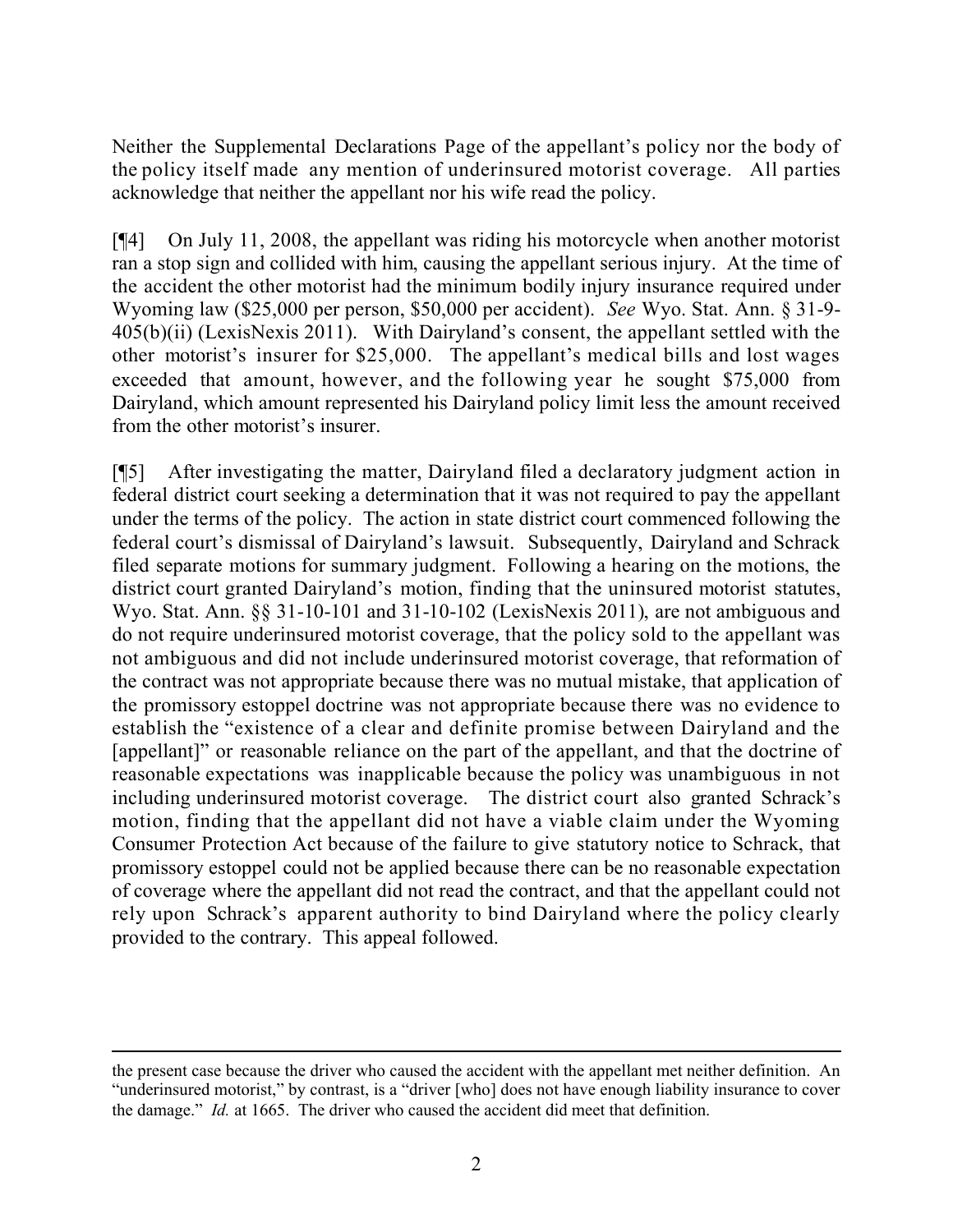#### **STANDARD OF REVIEW**

[¶6] The standard of summary judgment review is well established by this Court.

Summary judgment is appropriate when no genuine issue as to any material fact exists and the prevailing party is entitled to have a judgment as a matter of law. *Eklund v. PRI Environmental, Inc.*, 2001 WY 55, ¶ 10, 25 P.3d 511, [514- 15] (Wyo. 2001); *see also* W.R.C.P. 56(c). A genuine issue of material fact exists when a disputed fact, if it were proven, would have the effect of establishing or refuting an essential element of the cause of action or defense that has been asserted by the parties. *Williams Gas Processing-Wamsutter Co. v. Union Pacific Resources Co.*, 2001 WY 57, ¶ 11, 25 P.3d 1064, [1071] (Wyo. 2001). We examine the record from the vantage point most favorable to the party who opposed the motion, and we give that party the benefit of all favorable inferences that may fairly be drawn from the record. *Id.* We evaluate the propriety of a summary judgment by employing the same standards and by using the same materials as were employed and used by the lower court. *Scherer Constr., LLC v. Hedquist Constr., Inc.*, 2001 WY 23, ¶ 15, 18 P.3d 645, [651] (Wyo. 2001). We do not accord any deference to the district court's decisions on issues of law. *Id.*

*Trabing v. Kinko's, Inc.*, 2002 WY 171, ¶ 8, 57 P.3d 1248, 1252 (Wyo. 2002).

[¶7] Statutory construction is a matter of law that we review *de novo*. *State ex rel. Dep't of Revenue v. Hanover Compression, LP*, 2008 WY 138, ¶ 8, 196 P.3d 781, 784 (Wyo. 2008). Likewise, both the question of whether a contract is ambiguous and the interpretation of an unambiguous contract are matters of law that we review *de novo*. *Wadi Petroleum, Inc. v. Ultra Res., Inc.*, 2003 WY 41, ¶ 10, 65 P.3d 703, 707 (Wyo. 2003).

#### **DISCUSSION**

[¶8] The appellant argues that Wyoming's Uninsured Motor Vehicle Coverage statutes (Wyo. Stat. Ann. §§ 31-10-101 and 31-10-102) are ambiguous. For that reason, he concludes the statutes should be "interpreted so as to not lead to the anomalous result that it would have been better for [the appellant] to be hit by a tortfeasor with no insurance at all." That argument suggests that this Court should read mandatory underinsured motorist coverage into the statute.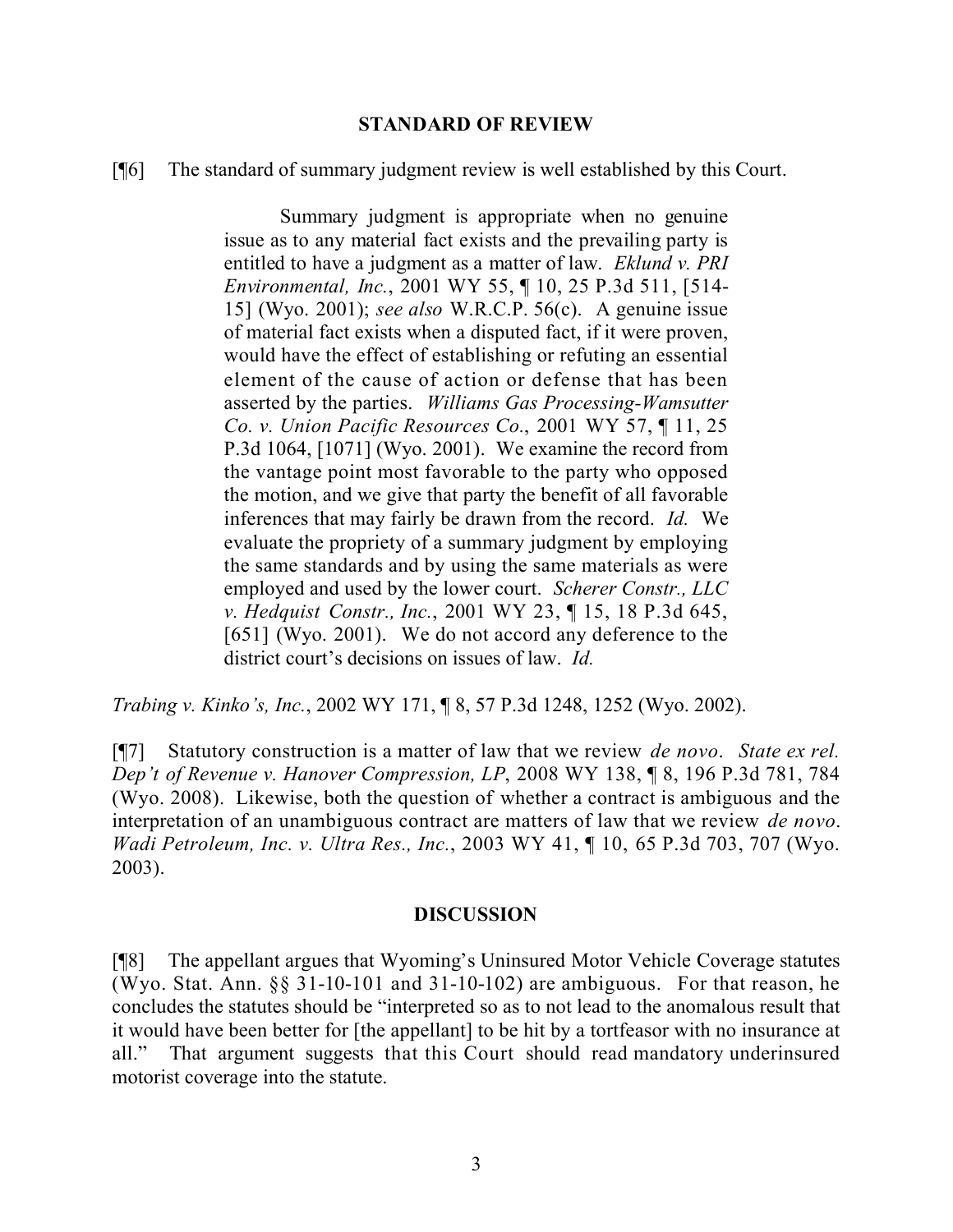## [¶9] We read statutes for their apparent meaning:

We endeavor to interpret statutes in accordance with the legislature's intent. We begin by making an inquiry respecting the ordinary and obvious meaning of the words employed according to their arrangement and connection. We construe the statute as a whole, giving effect to every word, clause, and sentence, and we construe all parts of the statute in *pari materia.* When a statute is sufficiently clear and unambiguous, we give effect to the plain and ordinary meaning of the words and do not resort to the rules of statutory construction.

*Johnson v. Johnson (In re Estate of Johnson)*, 2010 WY 63, ¶ 8, 231 P.3d 873, 877 (Wyo. 2010) (quoting *Loberg v. State ex rel. Wyo. Workers' Safety & Comp. Div. (In re Loberg)*, 2004 WY 48, ¶ 5, 88 P.3d 1045, 1048 (Wyo. 2004)).

[¶10] The statute at issue is entitled "Uninsured Motor Vehicle Coverage." The substantive part of the statute is found in the following section:

> *No policy insuring against loss resulting from liability imposed by law for bodily injury* or death suffered by any natural person arising out of the ownership, maintenance or use of a motor vehicle *shall be* delivered or *issued* for delivery in this state with respect to any motor vehicle registered or principally garaged in this state *unless coverage is provided therein* or supplemental thereto, in limits for bodily injury or death as provided by W.S.  $\S$  31-9-102(a)(xi), under provisions approved by the insurance commissioner *for the protection of persons insured thereunder or legally entitled to recover damages from owners or operators of uninsured motor vehicles* because of bodily injury, sickness or disease, including death resulting therefrom. . . .

Wyo. Stat. Ann. § 31-10-101 (emphasis added). The plain meaning of this section is to require motor vehicle insurers to provide coverage for an insured who is injured in an automobile accident caused by an *uninsured* driver. The statute makes no mention of underinsured motorist coverage and this Court has no authority to read such coverage into it. *Hanover Compression*, 2008 WY 138, ¶ 8, 196 P.3d at 784 ("Moreover, we will not enlarge, stretch, expand, or extend a statute to matters that do not fall within its express provisions."). "In contrast to many states that have passed legislation on the subject, Wyoming statutes governing uninsured motorist coverage are silent as to the treatment of *underinsured* motorist coverage." *Aaron v. State Farm Mut. Auto. Ins. Co.*,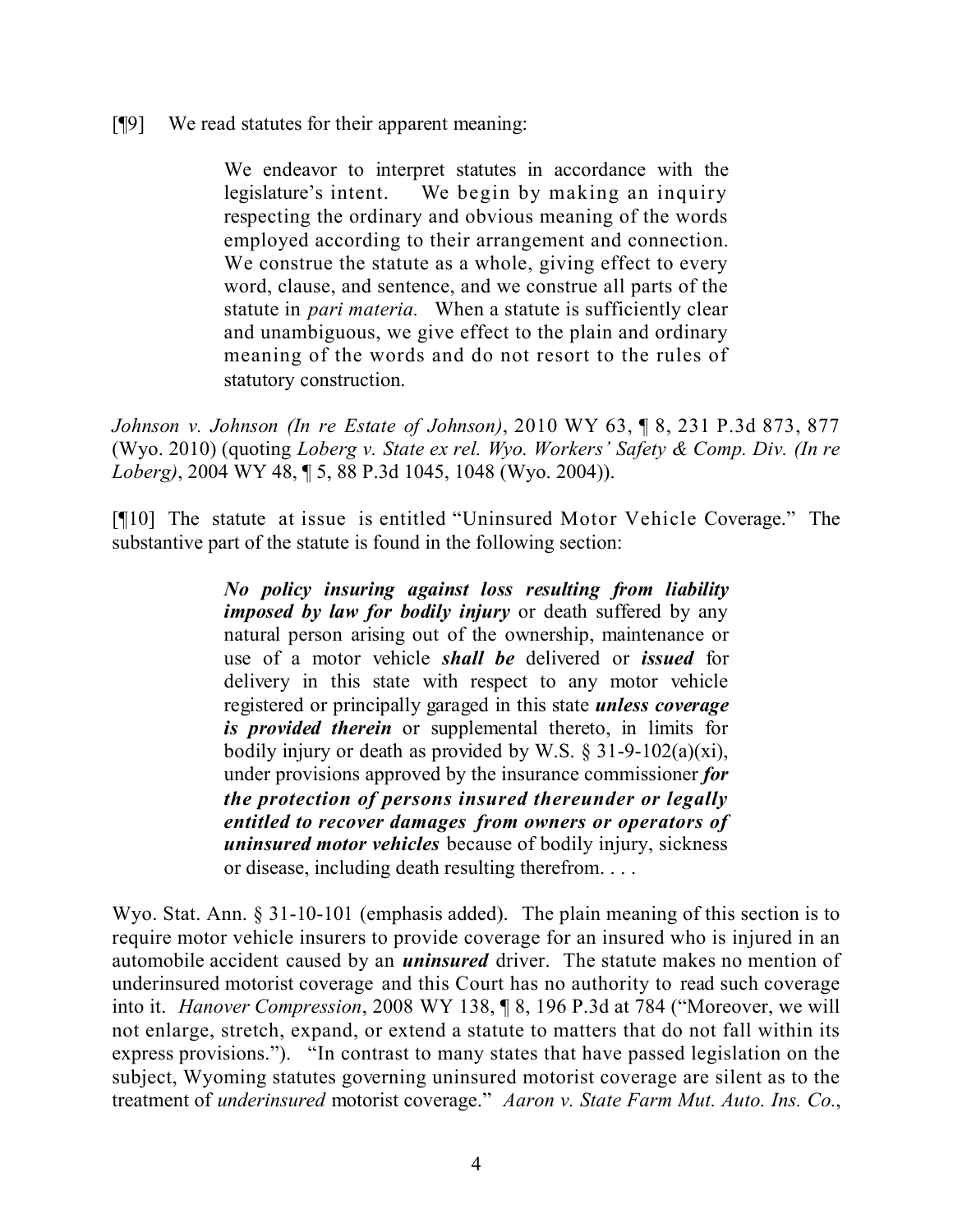2001 WY 112, ¶ 11, 34 P.3d 929, 932 (Wyo. 2001) (emphasis in original). The Tenth Circuit Court of Appeals has echoed this interpretation: "In short, in contrast to its statutory mandate regarding uninsured motorist coverage, Wyoming has chosen to allow insurers to offer underinsured motorist coverage on whatever terms they see fit, or even not to offer such coverage at all." *Winegeart v. Am. Alternative Ins. Corp.*, 224 Fed. Appx. 807, 809 ( $10^{th}$  Cir. 2007). The statute is unambiguous to the extent that it does not compel the insured to obtain, or the insurer to provide, underinsured motorist coverage.

[¶11] In addition to his statutory argument, the appellant contends that the uninsured motorist provisions of the Dairyland policy are ambiguous. In considering this allegation, the district court correctly applied the following principles:

> An insurance policy constitutes a contract between the insurer and the insured. As with other types of contracts, our basic purpose in construing or interpreting an insurance contract is to determine the parties' true intent. We must determine intent, if possible, from the language used in the policy, viewing it in light of what the parties must reasonably have intended. The nature of our inquiry depends upon how clearly the parties have memorialized their intent. Where the contract is clear and unambiguous, our inquiry is limited to the four corners of the document.

*State ex rel. Arnold v. Ommen*, 2009 WY 24, ¶ 37, 201 P.3d 1127, 1137 (Wyo. 2009) (quoting *Cathcart v. State Farm Mut. Auto. Ins. Co.*, 2005 WY 154, ¶ 18, 123 P.3d 579, 587-88 (Wyo. 2005)). Furthermore, "[w]hen interpreting a contract, 'the contract as a whole should be considered, with each part being read in light of all other parts." Am. *Nat'l Bank v. Sara*, 2011 WY 9, ¶ 11, 246 P.3d 294, 298 (Wyo. 2011) (quoting *Dorr v. Wyo. Bd. of Certified Pub. Accountants*, 2006 WY 144, ¶ 16, 146 P.3d 943, 953 (Wyo. 2006)). The district court determined that, when looked at as a whole, the policy was not ambiguous.

[¶12] The policy, like the statute, makes no mention of underinsured motorist coverage. The "crucial part of the Policy," according to the appellant, is "[t]his insurance covers bodily injury . . . which results from the injury caused by a motor vehicle accident and suffered by you." This language appears, however, under the heading "Uninsured Motorist Insurance" and, we cannot read more into this language than plainly appears. The insurance policy purchased by the appellant is unambiguous in that it does not provide coverage for bodily injury incurred in an accident with an underinsured motorist.

[¶13] The appellant argues that, despite his failure to read his insurance policy, summary judgment should not have been granted on his contract and tort claims. The appellant has interpreted the district court's holding that his contract and tort claims are barred by his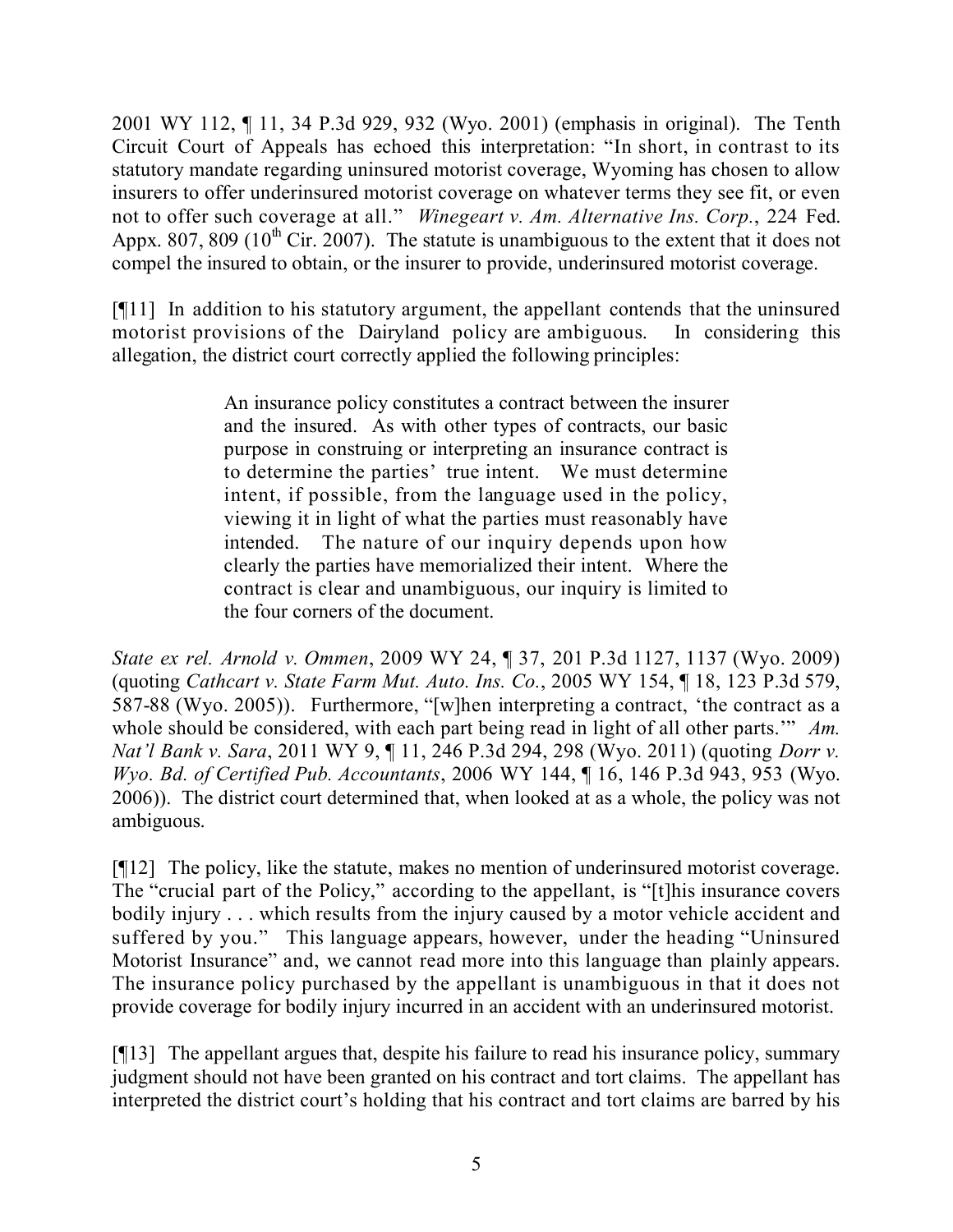failure to read the contract as indicating that the appellant failed to mitigate damages. This is an improper interpretation of the law and of the district court's holding. Dairyland correctly argues that this logic would be more applicable in a situation where the appellant read the policy and was aware that it did not provide certain coverage, and failed to do anything about it.

[¶14] We have held that, in circumstances such as those presently before the Court, a failure to read one's insurance contract presents an absolute bar to recovery under contract and tort claims. *W.N. McMurry Constr. Co. v. Cmty. First Ins., Inc.*, 2007 WY 96, ¶ 37, 160 P.3d 71, 83 (Wyo. 2007) (summary judgment appropriate where insured failed to read a policy that mistakenly excluded requested coverage). This Court has more recently reiterated this rule: "The law in Wyoming is that a policy holder has a duty to read his or her insurance policy." *Cathcart v. State Farm Mut. Auto. Ins. Co.*, 2005 WY 154, ¶ 49, 123 P.3d 579, 596 (Wyo. 2005) (citing *Small v. King*, 915 P.2d 1192, 1194 (Wyo. 1996) ("When purchasing insurance, a person has a duty to read the policy. If the policy is unacceptable, the person may either reject the policy or renegotiate the contract with the insurer."); *Feather v. State Farm Fire & Cas.,* 872 P.2d 1177, 1181 (Wyo. 1994) (summary judgment was appropriate where appellant failed to read renewal notices which clearly indicated that the automobile at issue was not listed as covered by the policy); *Darlow v. Farmers Ins. Exch.,* 822 P.2d 820, 828–29 (Wyo. 1991)). Moreover, we have held that the insured's failure to read the policy is available as a defense both to the insurer and to the agent. *Cordero Mining Co. v. United States Fid. & Guar. Ins. Co.*, 2003 WY 48, ¶¶ 26, 30, 67 P.3d 616, 625-26 (Wyo. 2003).

[¶15] The appellant also argues that the district court should have reformed the policy. "Reformation is an equitable remedy available in cases where a mistake in the drafting of the written contract makes the writing convey the intent or meaning of neither party to the contract." *Ohio Casualty Ins. Co. v. W.N. McMurry Constr. Co.*, 2010 WY 57, ¶ 15, 230 P.3d 312, 320 (Wyo. 2010). For reformation to be available there must be

> clear and convincing evidence of the following elements: (1) a meeting of the minds—a mutual understanding between the parties—prior to the time a writing is entered into, (2) a written contract, or agreement, or deed (3) which does not conform to the understanding, by reason of mutual mistake.

*Id*. (quoting *Hutchins v. Payless Auto Sales, Inc.*, 2002 WY 8, ¶ 19, 38 P.3d 1057, 1063 (Wyo. 2002)). The district court concluded that there was no mutual mistake between the parties.

[¶16] We agree with the district court. "The required mutuality of a mistake can only be found if the parties had identical intentions as to the material terms of the policy." *Ohio Casualty*, 2010 WY 57, ¶ 20, 230 P.3d at 321. Regardless of what coverage the appellant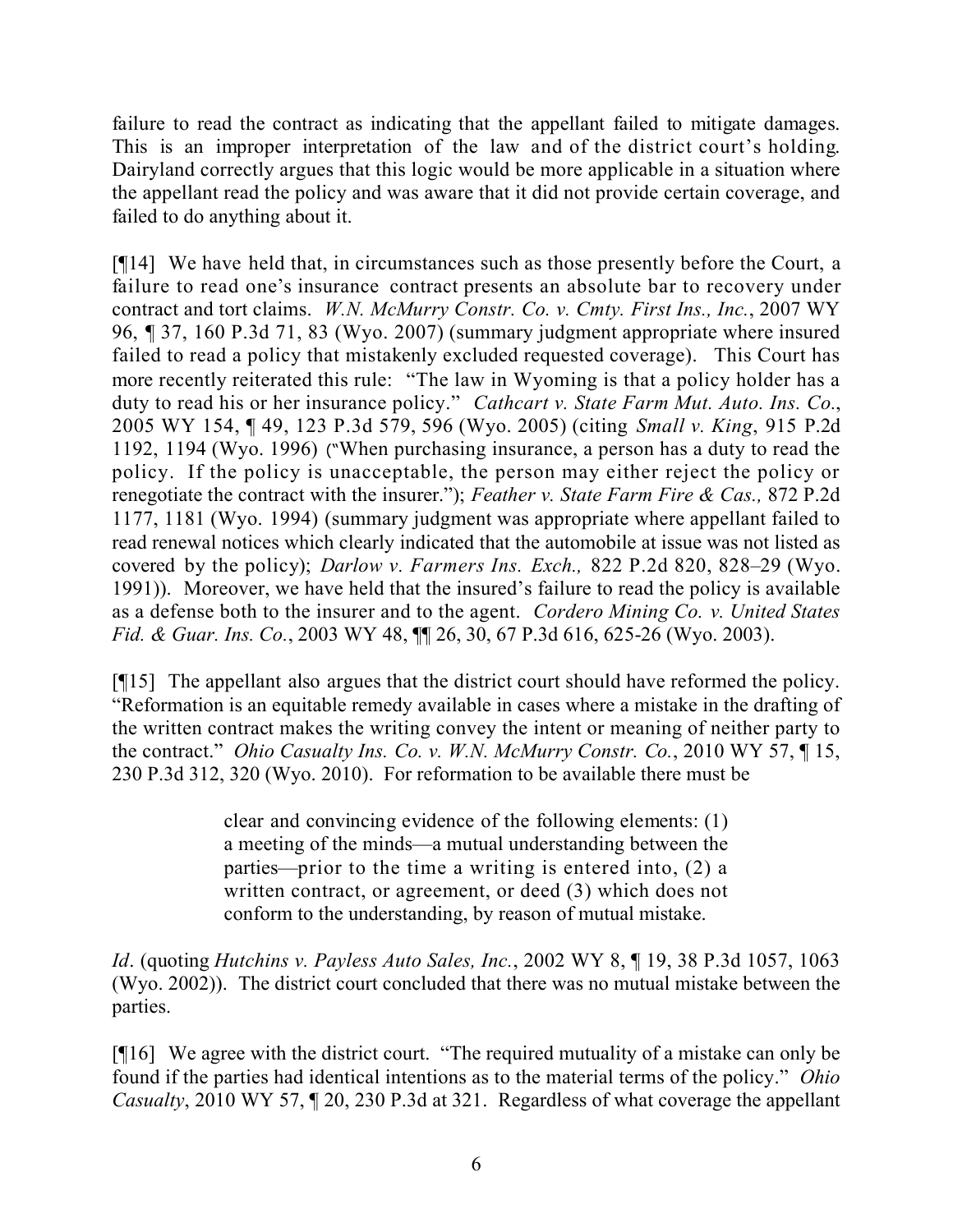hoped to purchase, Dairyland did not offer underinsured motorist coverage, nor did it intend to offer such coverage to the appellant. The appellant's belief that the policy contained underinsured motorist coverage was a unilateral, rather than a mutual, mistake.

[¶17] The appellant further argues that Schrack, as an agent of Dairyland, bound the insurer to any promises he made to the appellant. While it is not clear from the record what promises may have been made to the appellant or inferred by him, it is clear that Schrack's agency powers were limited.

> An agent has express actual authority to bind the principal when the principal, orally or in writing, specifically grants the agent the power to bind the principal. Implied actual authority is established by the course of dealings between the parties and the circumstances surrounding the case.

> Apparent authority is created when the principal holds the agent out as possessing the authority to bind the principal or when the principal allows the agent to claim such authority. To bind the principal under a theory of apparent authority, a third party must establish personal knowledge of, and reliance on, the apparent authority of the agent.

*Ohio Casualty*, 2010 WY 57, ¶ 39, 230 P.3d at 326.

[¶18] In *Ohio Casualty*, we found that the agent did not have the power to bind the principal or alter the terms of the contract with the third party insured because the following language was included in the contract:

> This policy contains all the agreements between you and us concerning the insurance afforded. The first Named Insured shown in the Declarations is authorized to make changes in the terms of this policy with our consent. This policy's terms can be amended or waived only by endorsement issued by us and made a part of this policy.

2010 WY 57, ¶ 42, 230 P.3d at 328. The contract between the appellant and Dairyland contained a very similar provision:

# **Changes In Your Policy**

We'll automatically give *you* the benefits of any extension or broadening of this policy if the change doesn't require additional premium.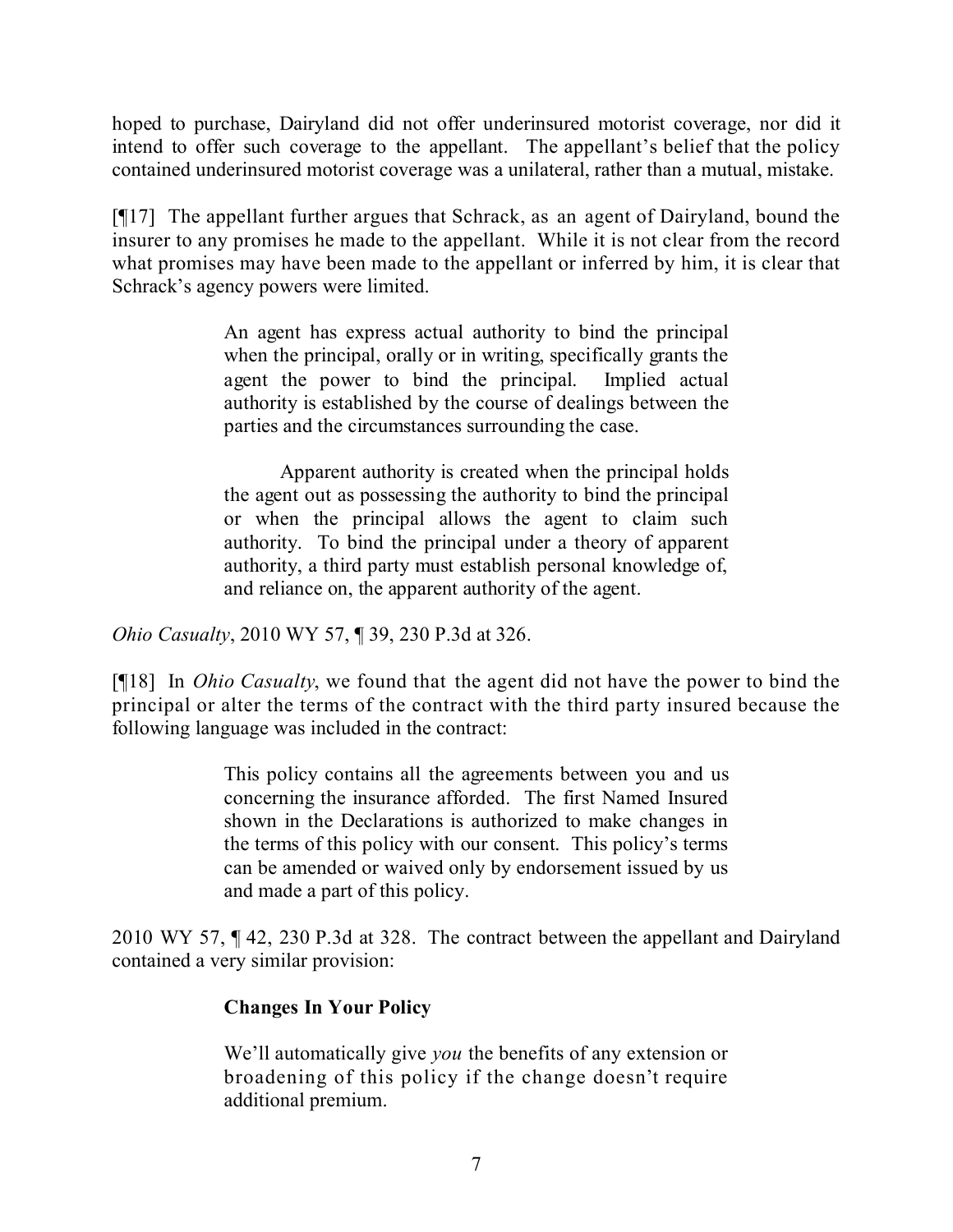The only other way this policy can be changed is by policy endorsement.

(Emphasis in original.) This section limits Schrack's powers to bind Dairyland and establishes his inability to change the terms of the contract without Dairyland's consent. The district court properly denied the appellant's request to reform the contract. Schrack did not have actual authority to bind Dairyland to provide underinsured motorist coverage, and the appellant cannot rely upon the doctrine of apparent authority, where he failed to read the clear language of the policy establishing the contrary. *Id*. at ¶¶ 42-43, at 328.

[¶19] The appellant also argues that summary judgment was not appropriate because the doctrine of promissory estoppel should have been applied. Promissory estoppel requires:

> (1) [T]he existence of a clear and definite promise which the promisor should reasonably expect to induce action by the promisee; (2) proof that the promisee acted to its detriment in reasonable reliance on the promise; and (3) a finding that injustice can be avoided only if the court enforces the promise.

*Harper v. Fid. & Guar. Life Ins. Co.*, 2010 WY 89, ¶ 26, 234 P.3d 1211, 1220 (Wyo. 2010) (quoting *City of Powell v. Busboom*, 2002 WY 58, ¶ 8, 44 P.3d 63, 66 (Wyo. 2002)). The district court found that there was no clear and definite promise made by Dairyland to the appellant.

[¶20] As stated earlier, Schrack did not have the authority to bind Dairyland to terms beyond those in the policy or to alter those terms. Regardless of what the appellant may have intended when he requested "full coverage," the policy he obtained did not provide underinsured motorist protection. There was no promise made to the appellant by Dairyland beyond what appeared in the terms of the policy. Had the appellant read the policy, or even just the declarations page, he would have seen what coverage was provided and what coverage was not provided, and would have had the opportunity to renegotiate the terms of the policy or purchase a different policy. "There can be no estoppel as a matter of law when the asserted reliance is not justifiable or reasonable under the circumstances of the case considered as a whole." *Harper*, 2010 WY 89, ¶ 27, 234 P.3d at 1220 (quoting *Roth v. First Sec. Bank of Rock Springs, Wyo.*, 684 P.2d 93, 97 (Wyo. 1984)).

[¶21] The appellant argues further that the doctrine of reasonable expectations barred summary judgment. For such a claim to be valid the appellant "must show the subject contract is ambiguous as to the provisions in dispute." *Id.* at ¶ 36, 234 P.3d at 1222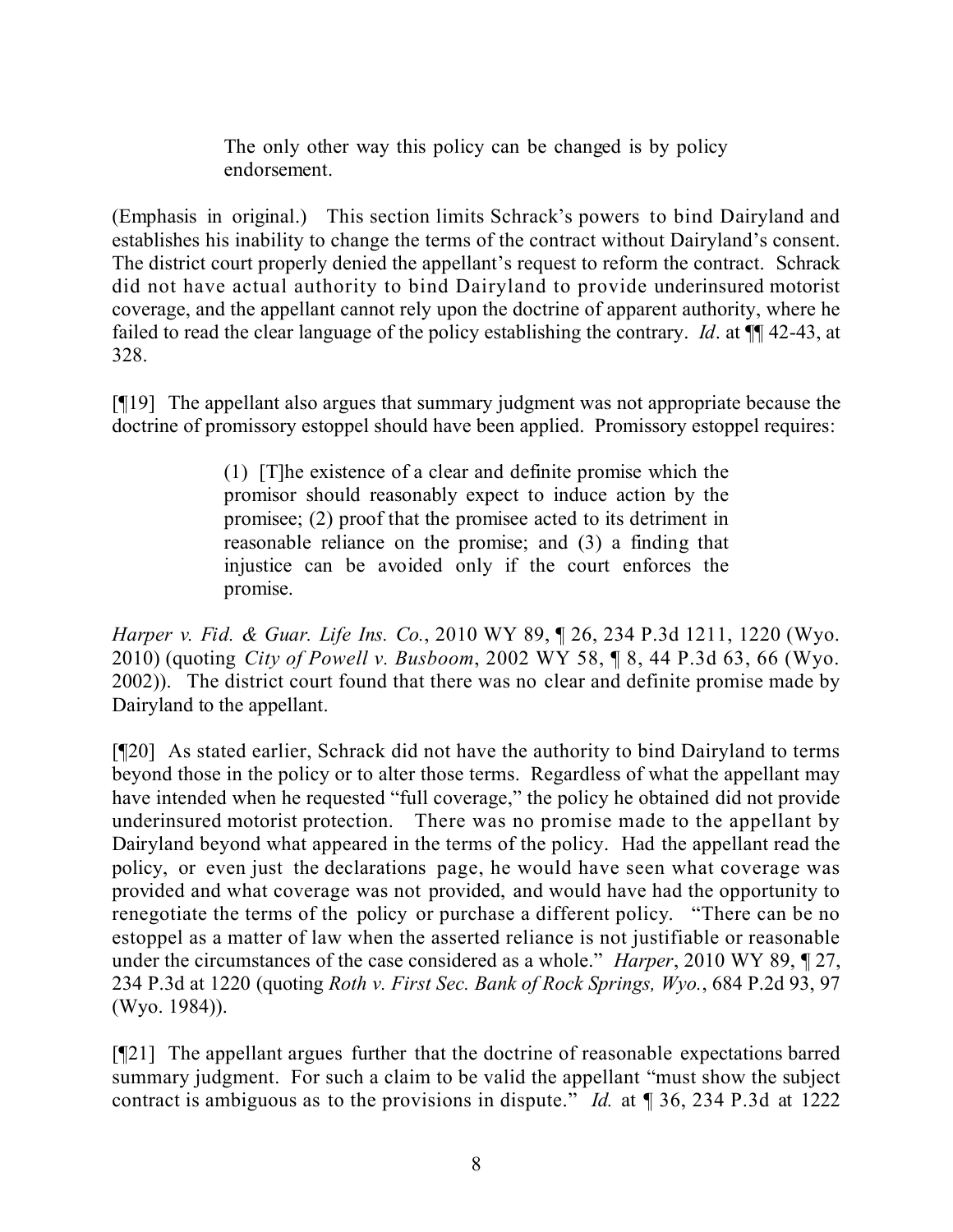(citing *Ahrenholtz v. Time Ins. Co.*, 968 P.2d 946, 950 (Wyo. 1998)). *See also W.N. McMurry Constr.*, 2007 WY 96, ¶ 21, 160 P.3d at 78. As we have stated above, *see supra* ¶ 12, the policy at issue, which policy the appellant did not read, unambiguously does not provide underinsured motorist coverage. "A rule of construction that considers the reasonable expectations of the parties is of no assistance where the policy terms are clear and unambiguous. We will not absolve the parties to an insurance policy from the duty to read the policy." *St. Paul Fire & Marine Ins. Co. v. Albany County Sch. Dist. No. 1*, 763 P.2d 1255, 1263 (Wyo. 1988). The appellant cannot claim that he had reasonable expectations of coverage that was not provided under an unambiguous policy that he did not read.

[¶22] Finally, the appellant argues that the Wyoming Consumer Protection Act (the Act) provides a viable cause of action against Schrack and that the claim is not barred by his failure to provide notice of the alleged violation of the Act. As recognized by the district court, this claim fails under the clear terms of the Act. Generally, the Act is to be enforced by the attorney general. Wyo. Stat. Ann. §§ 40-12-102(a)(vii) and 40-12-106 (LexisNexis 2011). The Act does, however, provide private remedies in limited circumstances. "A person relying upon an *uncured* unlawful deceptive trade practice may bring an action under this act for the damages he has actually suffered as a consumer as a result of such unlawful deceptive trade practice." Wyo. Stat. Ann. § 40-12-108(a) (LexisNexis 2011) (emphasis added). An uncured unlawful deceptive trade practice is defined as an unlawful deceptive trade practice of which the consumer "has given notice to the alleged violator pursuant to W.S. § 40-12-109" and either no offer to cure has been made within 15 days or there has been no cure within a reasonable amount of time after the acceptance of the offer. Wyo. Stat. Ann.  $\S$  40-12-102(a)(ix) (LexisNexis 2011). Notice must be provided to the alleged violator within the earlier of one year from discovery or two years from the transaction. Wyo. Stat. Ann. § 40-12-109 (LexisNexis 2011).

[¶23] No notice was provided to Schrack of an alleged deceptive trade practice. The appellant argues that notice after the accident would have been futile because there could have been no cure—in other words, Schrack could not have added underinsured motorist coverage to the appellant's policy after the accident. Had the appellant read the policy, however, he could have notified Schrack prior to the accident that the policy did not provide underinsured motorist coverage, thereby providing the opportunity for negotiations for the addition of such coverage. The district court concluded that the appellant had no valid cause of action for an uncured deceptive trade practice under the Act.

# **CONCLUSION**

[¶24] Wyoming's uninsured motorist statutes unambiguously do not require insureds to obtain, or insurers to provide, underinsured motorist liability coverage. The liability